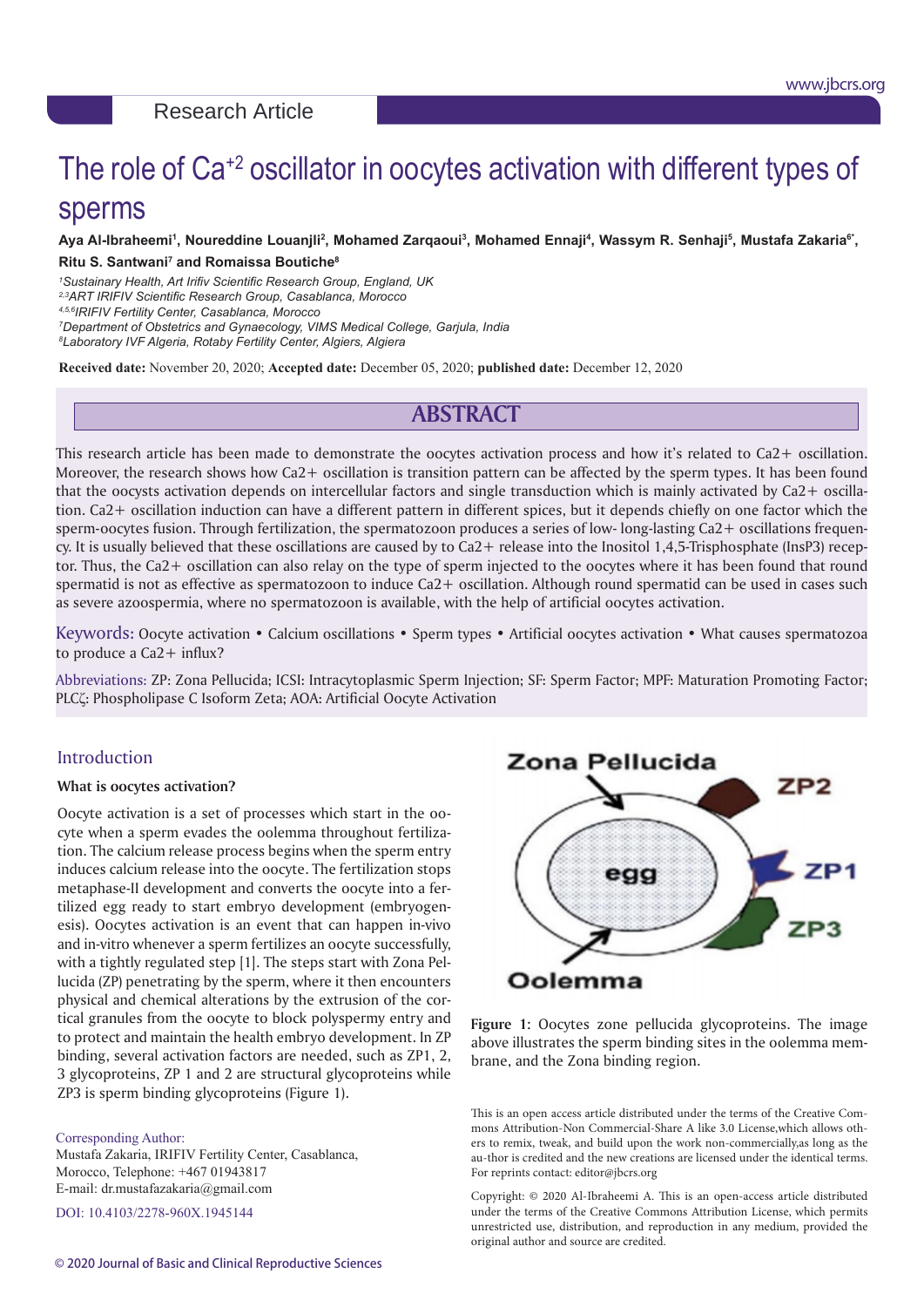After ZP drilling, fertilisation fusion starts where spermatozoa enter the perivitelline space, through exposing the equatorial sperm surface parallel to the oolemma. Fertilisation fusion enables the fusion of the plasma membranes of both gametes (Figure 2).



**Figure 2:** Mammalian fertilization member fusion. The image above demonstrates the sperm fusion, where sperm is engulfed, and induce cortical reaction.

Oocytes activation describes a cellular transformation from an extremely differentiated oocyte into a totipotent embryo cell. The critical elements of this transition activation is a single initiating signal at the start of this transformation, that assures that all of the downstream signals and subsequent events are precisely regulated within the cell (this is particularly crucial as each event is controlled at various levels). Through oocytes activation, an increase in cytosolic Ca2  $+$  automatically activates the effector proteins CaMKII and calcineurin, to start this cellular transition. These proteins then have the potential to expand the initial signal by phosphorylation of various target proteins, activating multiple processes within the cell (Figure 3).



**Figure 3:** Signaling pathways of fertilized oocytes. After fertilization, a signaling pathway begins with a  $Ca+2$  induction that induces efforts proteins activation.

#### **Calcium oscillations**

As illustrated previously, the primary key to start all the cytological alterations in fertilized oocytes is a series of intracellular calcium increases, which begin straightaway after spermatozoon–oocyte fusion. Invertebrates, the release of calcium from intracellular granules within the endoplasmic reticulum is mostly the primary induction of the intracellular calcium rise. Intracellular calcium oscillations after fertilization proceed from a few minutes to around several hours, depending mainly on the species. Gradual drop and eventual termination of calcium oscillations normally happen when pronuclei are formed

[2]. In mammals, the Ca2+ after the response of oocytes to the fertilizing by spermatozoon displays a range of repetitive spikes known as Ca2+ oscillation; this can also be induced through Intracytoplasmic Sperm Injection (ICSI) similar to those of regular fertilization. Calcium waves are intermittent rises in the concentration of  $Ca2+$  in a limited spatial manner, such as local areas in the cytoplasm, that develop in a wavelike fashion. It assists as a primary signalling mechanism, both intracellularly and intercellularly. Usually, free Ca2+ concentration in the cytosol is actively sustained at a significantly lower level than extracellular levels; thus, this manner enables cytosol to be a site of notable, rapid change in Ca2+ concentration in response to small amounts of Ca2+ signaling from extracellular medium or intracellular parts [3]. The oscillatory signal is started when the equilibrium of cytosolic Ca2+ concentration is disturbed. This happens when the cell receives stimulatory signals that stimulate channels which transport Ca2+ into the cytoplasm. Such channels are found on the existence of the plasma membrane and endoplasmic/sarcoplasmic reticulum. Moreover, the pattern of calcium influx varies from a species to another and can range from a Ca2+ increase every 2 min, to a Ca2+ raise every one hour. For instance, in mammals, there is a notable and long-lasting influx of Ca2+ oscillations observed in the oocytes (Figure 4).



**Figure 4:** Schematic illustration displaying the Ca2+ influx patterns in different species.

Besides, in Yazawa H, research, four patterns of intracellular calcium influx has been identified after spermatid/sperm-injected oocytes (Types A-D). Type A: typical oscillation pattern includes a repeated spike-shaped Ca2+ rises which take around 2–10 min. Type B: irregular oscillation pattern that has a mixture of continuous Ca2+ rise and oscillation pattern. Type C: quick way, consists of several (1–4) transient Ca2+ rises. Type D: nonresponse model, with no Ca2+ increases through observation periods [3]. The first straightforward measures of intracellular calcium oscillations caused by spermatozoa in human oocytes were completed in the early 1990s. The study showed that calcium oscillations were successfully observed in seven zona-free and three zona-intact oocytes produced with spermatozoa for 4 to 5 h. The differences began 20 to 35 min after the induction of spermatozoa into zona pellucida - free oocytes; the recorded amplitude of oscillations reached up to  $2.25 \mu$ M initially and declined over time in both zona-free and zona-intact oocytes. The incidence of alteration was observed to vary amongst oocytes but remains constant within individual oocytes.

Most of the researches regarding oocytes activation and Ca2+ oscillations proposed that a factor called Sperm Factor (SF) stim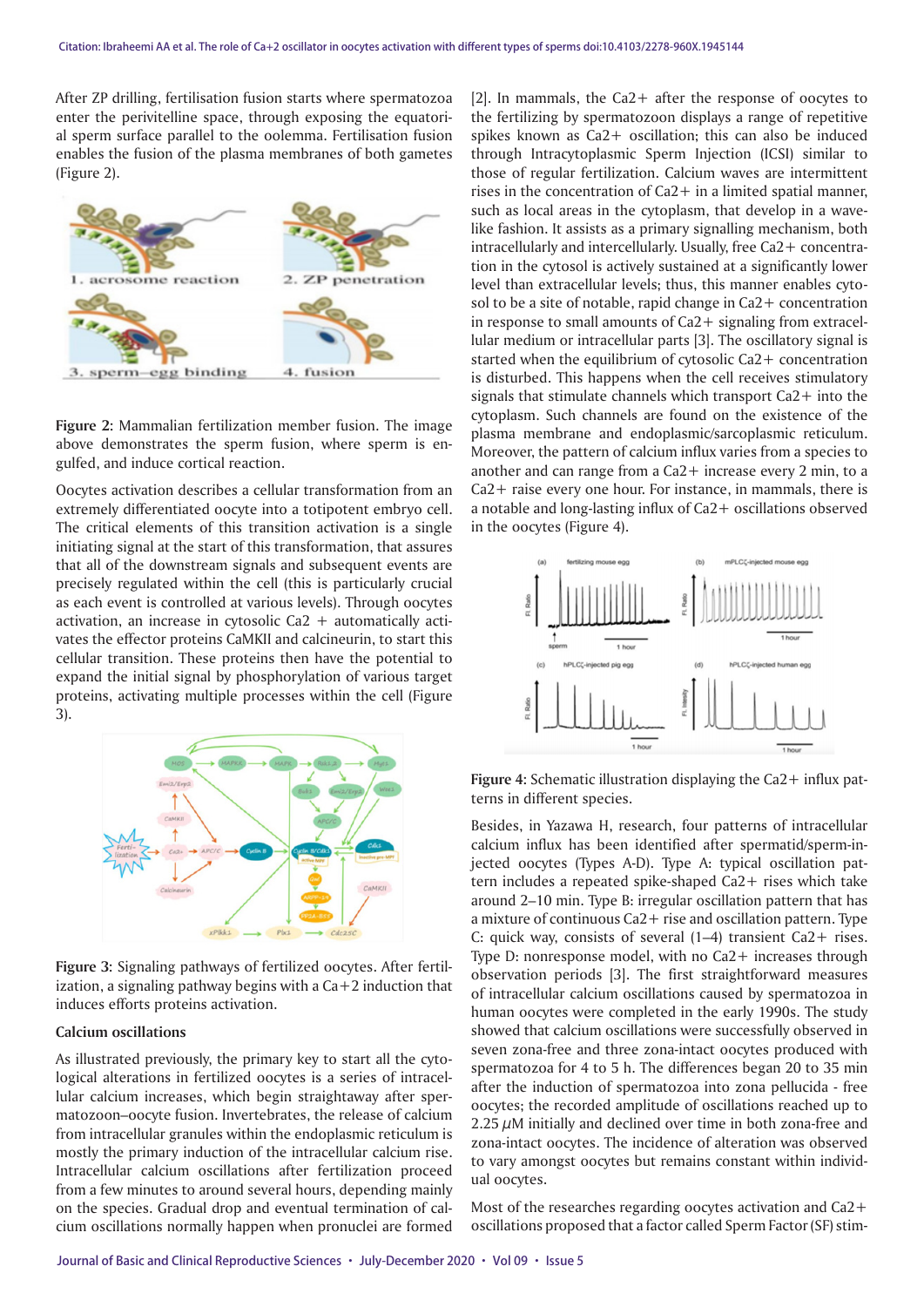ulates Ca2+ oscillations and induce oocytes activation. Two processes have been submitted by which the sperm can start the signalling cascades that end up in Ca2+ oscillations. The first mechanism is that the sperm functions as an oocytes plasma membrane receptor proposed being a G-protein or a tyrosine kinase-coupled receptor, that simultaneous sperm binding initiates the PI pathway, pointing to Ca2+ release. Still, there is no definite proof for a sperm surface receptor on the plasma membrane of an oocyte able of signalling Ca2+ release. The second mechanism is that following gamete fusion; the sperm injects a cytosolic factor into the oocytes that induce (Ca2+) oscillations through interacting with a directly unknown target. On the other hand, in ART, direct injection of a real sperm into the cytosol of mammalian oocytes, that avoid any connection within the sperm and oocytes plasma membranes, stimulates Ca2+ responses that follow those recognized through fertilization. However, sperm-derived proteins such as PLC and several other placed in potentially varying sperm parts have been suggested to be the active components of Sperm Factor (SF). There are several reasons for the importance of calcium oscillation process for oocytes activation. Firstly, Ca-fluctuations are needed to assist second meiotic division (MII) arrest and to stimulate all the other phases of oocyte activation, like the cortical reaction, maternal mRNA recruitment, pronuclear development and mitotic cleavage. MII arrest is maintained through a high level of the cyclin B/cdk1 complex, also recognised as Maturation Promoting Factor (MPF). MPF helps metaphase II and is thought to be required in various central characteristics of cell division, such as disassembly of a particular nucleus, chromosome condensation, cytoskeletal rearrangements and arrest in transcriptional activity. Moreover, It has been stated that in mouse embryos, oocytes activation without Ca2+ oscillation, results in a smaller number of inner mass cells with a higher quantity of apoptotic cells than embryos with Ca2+ fluctuation. Consequently, it has been proposed that the small number of cells per blastocyst in embryos might relate to a lack of Ca2+ oscillation [4].

#### **Calcium oscillations and sperm type**

Throughout several and various researches around Ca2+ oscillation, it has been found that the indication of the  $Ca<sub>2</sub> + can$ also depend on the type of sperms that fertilize the oocytes.

For instance, when immature sperm cells such as round spermatids (is the haploid gamete that results from the division of secondary spermatocytes, which then develop to elongated spermatids) were injected into oocytes, none of them was activated, and no  $Ca2+$  responses were recorded. These findings proved that round spermatids can't activate oocyte, but it cannot induce Ca2+ oscillation. However, when an elongated spermatid was injected without any artificial stimulation for oocytes activation, most of the oocytes were typically activated. Also, they presented transient patterns (type C) of Ca2+ fluctuation, not oscillation patterns (type A). On the other hand, when mature spermatozoa were injected, nearly all oocytes were usually activated and presented regular oscillation patterns (type A). These findings prove that the  $Ca2+$ oscillation patterns of oocytes injected with immature sperm cells convert from a transient pattern (type C) to an oscillation pattern (type A) while maturing to spermatozoa. Besides, induction by round spermatid injection can only activate the oocytes if used with electrical stimulation. Furthermore, researchers have found that both round spermatid and spermatids nuclei, can't produce calcium oscillation; in which the capability of the spermatid-associated oscillator is usually lower than in mature spermatozoa [5]. This has been proved when a round spermatids nuclei, has been injected to oocyte supported by an artificial triggering with calcium ionophore; with a control group, where full mature spermatozoa injected oocytes. The cleaved embryos of isolated spermatid nuclei were 14, while those fertilized with the whole spermatozoa had 30 cleaved embryos.

#### **So, what causes spermatozoa to produce a Ca2+ influx?**

It has been stated earlier that the spermatozoa stimulate Ca2+ influx into oocytes by a particular protein named oscillogen in hamsters. New researches have recorded that Phospholipase C Zeta (PLC $\Box$ ), a unique sperm-specific factor, is effective in the induction of Ca2+ oscillation in oocytes after sperm-egg membrane fusion. Accordingly, the sperm protein PLC∏ produces the release of in oocytes and is mediated via Inositol 1,4,5-Trisphosphate (InsP3) receptor. Furthermore, even when unfertilized, mature oocytes are injected by InsP3 or its derivatives, oscillation arises due to the unique feedback properties of the InsP3 receptors (Figure 5).



**Figure 5:** Schematic illustration displaying the Ca2+ influx mechanism in mammalian oocytes. Mature spermatozoa provide the phospholipase C isoform zeta (PLC $\Box$ ) protein after a few minutes of sperm-oocytes fusion. Following the (InsP3) is made as a result of PLC $\sqcap$  hydrolysis that consequently stimulates the nsP3 receptor-mediated Ca2+ release (shown by a red colour circle) from the oocyte endoplasmic reticulum. Concurrently, the increased cytoplasmic Ca2+ leads to Ca2+ positive feedback loop.

There is some suggestion of how human round spermatid injection can be used with effective oocytes activation and successful fertilization. In some cases, the oocyte-activating factor is stimulated after round spermatid freeze-thawing process. However, round spermatid injection alone could produce short Ca2+ oscillations, round spermatid injection with prior electrical stimulation was the most effective way in inducing repetitive, large Ca2+ oscillations [6]. Also, since round spermatids are the tiniest spermatogenic cells in the testis, it can be easily identified from small blood cell leukocytes. In contrast to mice, human spermatids do not present a different chromatin granule, at least with an inverted microscope. It is quite possible that several earlier embryologists, who performed ROSI, indeed picked the wrong cells in that one cannot assume normal development of oocytes injected with spermatogonia or somatic cells [6,7]. The safety of using round spermatid injection is still a concern among researchers and clinicians. Some researchers assume that the inefficacy of round spermatid in